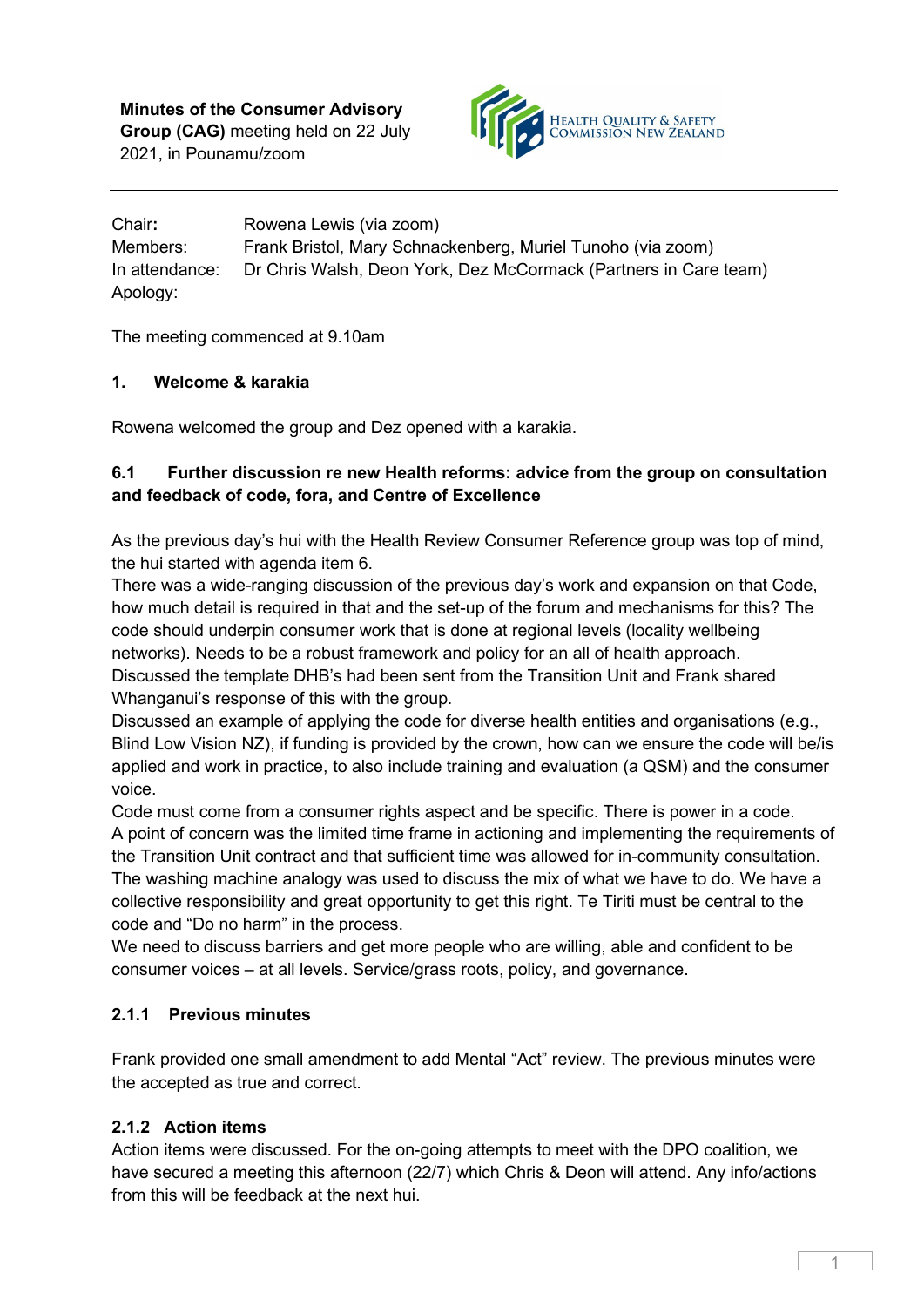Re a Te Reo name for the CAG in the terms of reference, it was agreed to adapt the name gifted by the Pou Tikanga of Ahuahu Kaunuku, Huataki Whareaitu. This is Kāhui Mahi Ngātahi. The final changes to the Terms of Reference will be made and a board paper prepared for their approval at the October hui.

The use of Diligent was discussed at the last hui (other business) and that it was difficult to use. This feedback has been passed onto commission staff. Dez added that the commission has a meeting with another supplier of a similar service and further info will be provided as it's received. Mary raised the access for disability users and that a system needs to allow the download of papers to their computers for them to "read". Printing of documents is discriminatory to blind people and a risk for confidentiality. This will also be passed on.

### **2.1.3 Interests register**

No action required

### **3. Partners in Care (PIC) report, budget, and deliverables**. **Progress on health review contract**

An update was discussed at yesterday's hui of where PIC were regarding work on the health review. Deon added:

An update on the number of applicants for positions advertised. There's a lot to do to embed new appointees into our team etc. this can take several months.

Still need to do our core work, i.e., the co-design resource, health literacy resource (in full draft currently, and the ongoing work with the QSM and round of data being submitted by DHB's. Visualisation of the data is another side project in this QSM work.

Work continues on the plan for the transition unit. Work in progress.

# **4**. **Members environmental scan**

#### **Rowena**

Talked to a lot of people about the draft code and they are interested and await the outcome of this. Mention made of Martine on TV - couldn't access to MIQ due to the robot question on the website.

#### **Mary**

Marketing of accessible formats in the many documents getting produced continues to be quite poor. Digitalised speech is limited - particularly for Te Reo.

PDF documents continue to be a problem to translate for blind people's readers. These formats need to be considered from a disability point of view. Hopefully the Accessibility charter will address and correct some of this. Good to see some logos are verbalised to explain for the vision impaired.

# **Frank**

The Mental Health Act new guidelines package include the Treaty and several other areas that have not been adequately addressed previously. Attention being paid to COVID vaccination across the sector and resources going into this. Including a push for those with disability.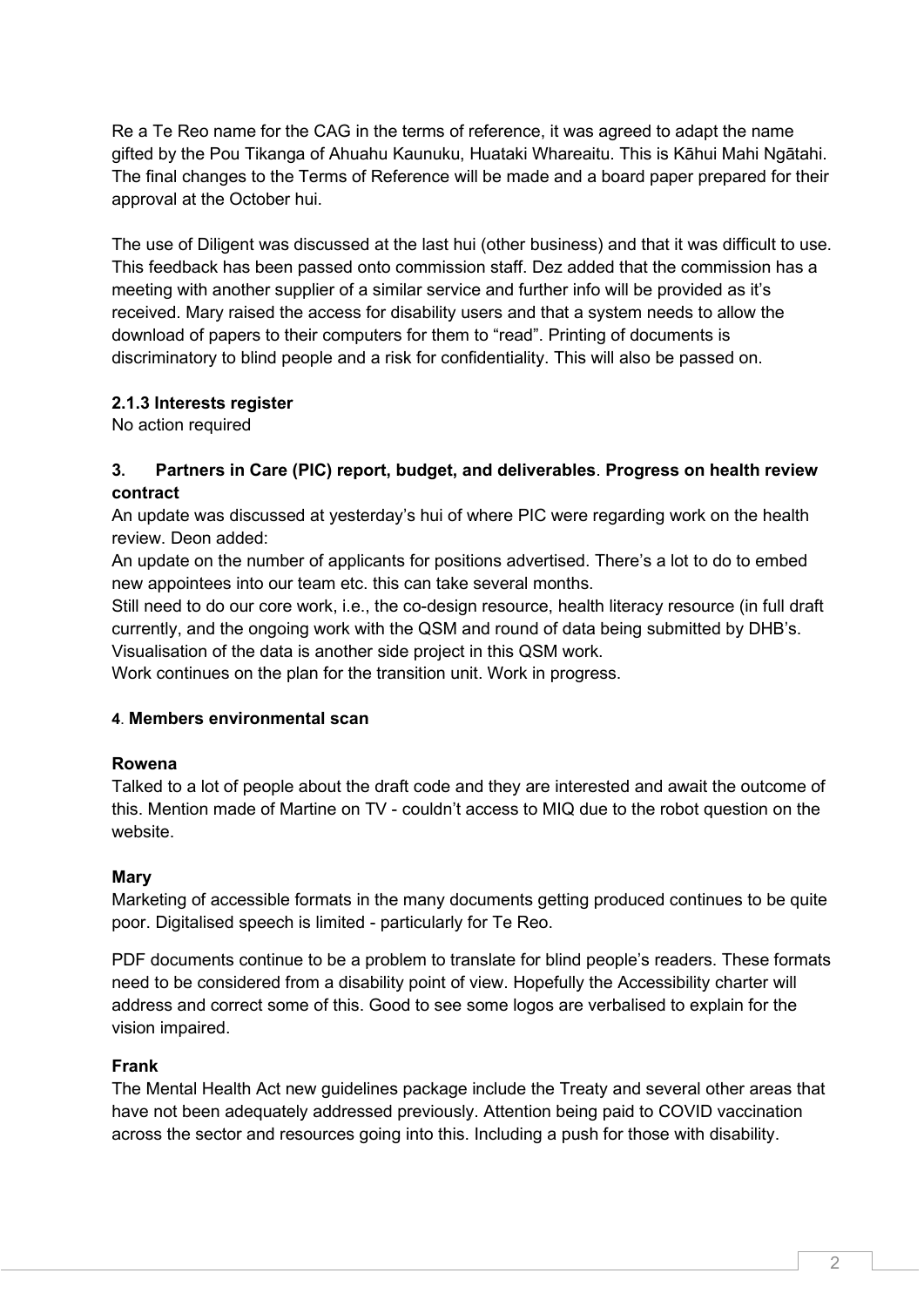### **5. Board paper feedback**

#### **5.1 - Covid-19 patient experience survey – information from disability sector**

Feedback was positive on the paper and what it contained especially the promotion and use of the telehealth service.

There was mention of the difficulty in obtaining disability info in an accessible form on the MoH website.

And an interesting article around this is "Making disability rights real in a pandemic" that the Ombudsman's office had referred to.

It came out from the "Independent monitoring mechanism" and is very good to refer to. Other observations:

Will there be plain easy to read copy or synthesis for consumers and whanau? A summary like previous reports?

It could be useful to augment this with some feedback or workshop with disabled consumers to get first-hand experiences. Particularly if there is going to be a follow up one.

Info/comment in the Implications for Māori section was good to see and where the future work is planned in further breakdown of data and analysis to look at experience of Māori with disability.

#### **5.2 - Pacific consumers report**

The recommendations were noted from the report. A lot of effort was made to produce the consumer report and response. Disappointing that it wasn't launched in conjunction with the main report. The commission is looking at pacific leadership in the commission. Ahuahu Kaunuku are looking after this vacancy in the commission. We need that pacific representation internally in the commission. PIC will advertise for a Pacifica role in the next few months for their team. A separate Māori role is also to be advertised in PIC.

#### **5.3 - CYMRC 15th report & Board paper**

There was no specific feedback on the CYMRC report and board paper.

However, it was noted the stats continue to be tragic and much like previous years. While CAG note there are no recommendations, as this is a data report, they did ask if there were any plans for future follow-up on the messaging in the proposed media release as mentioned in point 22. of the Board paper.

#### **5.4 - Patient deterioration programme summary**

There was no specific feedback on the board paper although it was heartening to see the "implications for consumers" section expanded. Also, good to see something being done in the aged care sector.

CAG requested a discussion with the programme lead re Korero mai at their next hui to further elaborate.

This is now scheduled for the next CAG hui on 2 Sept (11.00 to 11.30am)

#### **7. Other business**

Dez gave info on what to invoice for last 2 days. Dez to send template to Muriel.

**8. Karakia & close** (11.00am) Dez closed with a Karakia

**Next hui:** 2 Sept 2021 - Zoom